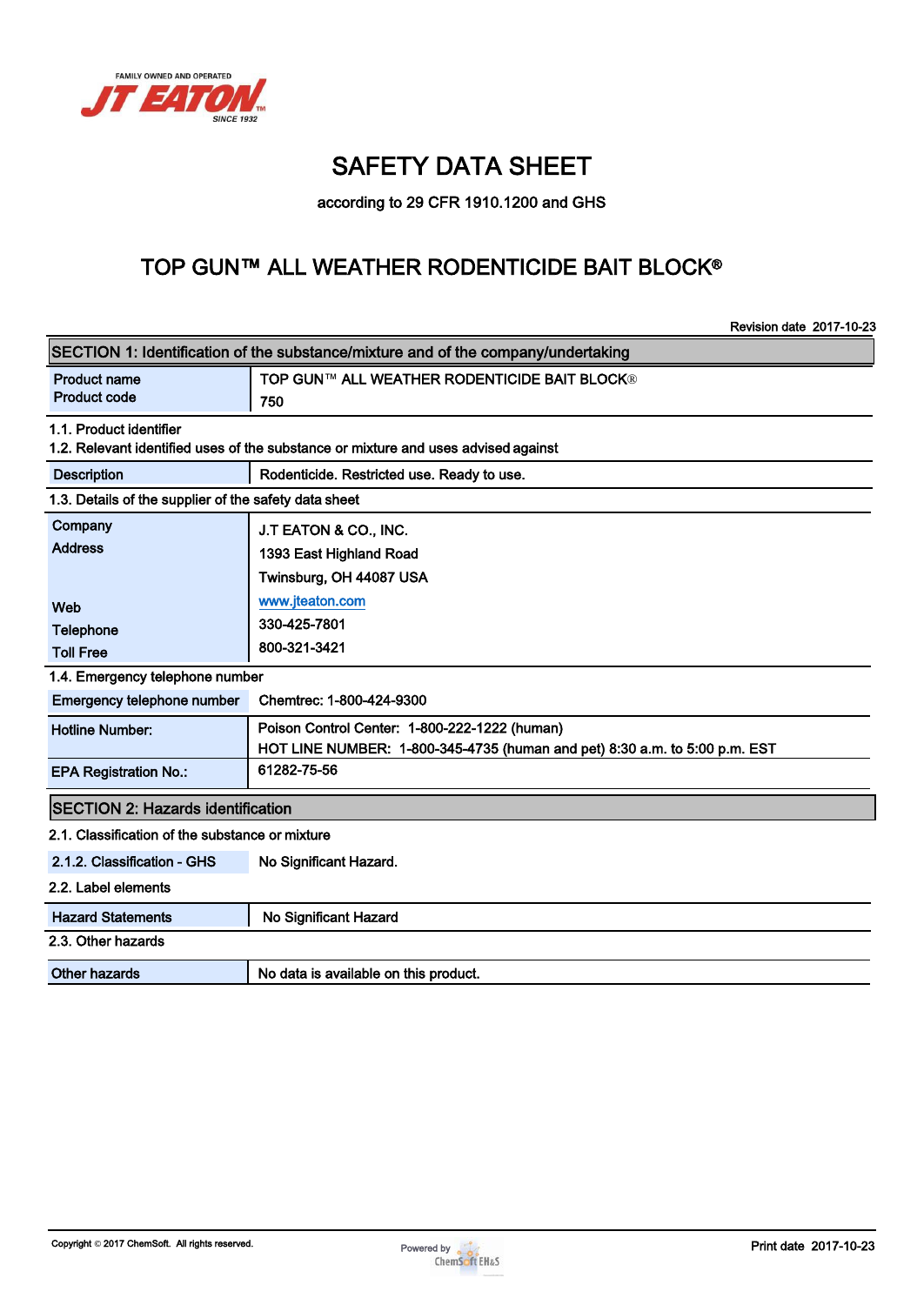Revision 0

Revision date 2017-10-23

### SECTION 3: Composition/information on ingredients

#### 3.2. Mixtures

#### EC 1272/2008

| <b>Chemical Name</b>             | Index No. | CAS No.    | EC No.    | <b>REACH Registration</b><br><b>Number</b> | Conc.<br>$(\%w/w)$ | Classification                                                                              |
|----------------------------------|-----------|------------|-----------|--------------------------------------------|--------------------|---------------------------------------------------------------------------------------------|
| <b>Bromethalin</b>               |           | 63333-35-7 | 613-202-4 |                                            |                    | 0-0.5% Acute Tox. 1: H300; Acute<br><b>Tox. 2: H330; Aquatic</b><br><b>Chronic 1: H410:</b> |
| Propylene glycol                 |           | 57-55-6    | 200-338-0 |                                            | $1 - 10%$          |                                                                                             |
| Paraffin wax (Paraffin wax fume) |           | 8002-74-2  |           |                                            | 10 - 20%           |                                                                                             |
| <b>Sucrose</b>                   |           | 57-50-1    |           |                                            | $1 - 10%$          |                                                                                             |
| Glycerin (Glycerin mist)         |           | 56-81-5    | 200-289-5 |                                            | $0.5 - 1%$         |                                                                                             |
| <b>Further information</b>       |           |            |           |                                            |                    |                                                                                             |

er informa

The exact percentage (concentration) of composition has been withheld as a trade secret.

### SECTION 4: First aid measures

## 4.1. Description of first aid measures

| Inhalation                                                 | Move the exposed person to fresh air.                                                                                                                                                            |
|------------------------------------------------------------|--------------------------------------------------------------------------------------------------------------------------------------------------------------------------------------------------|
| Eye contact                                                | Rinse immediately with plenty of water for 15 minutes holding the eyelids open. Contact lenses                                                                                                   |
|                                                            | should be removed.                                                                                                                                                                               |
| Skin contact                                               | Remove contaminated clothing. Wash off immediately with plenty of soap and water.                                                                                                                |
| Ingestion                                                  | <b>DO NOT INDUCE VOMITING.</b>                                                                                                                                                                   |
|                                                            | 4.2. Most important symptoms and effects, both acute and delayed                                                                                                                                 |
| Inhalation                                                 | May cause irritation to respiratory system.                                                                                                                                                      |
| Eye contact                                                | May cause irritation to eyes.                                                                                                                                                                    |
| Skin contact                                               | May cause irritation to skin.                                                                                                                                                                    |
| Ingestion                                                  | Ingestion may cause nausea and vomiting.                                                                                                                                                         |
|                                                            | 4.3. Indication of any immediate medical attention and special treatment needed                                                                                                                  |
| Inhalation                                                 | If you feel unwell, seek medical advice (show the label where possible).                                                                                                                         |
| Eye contact                                                | Seek medical attention.                                                                                                                                                                          |
| <b>Skin contact</b>                                        | Seek medical attention if irritation or symptoms persist.                                                                                                                                        |
| Ingestion                                                  | If you feel unwell, seek medical advice (show the label where possible).                                                                                                                         |
| <b>Further information</b>                                 |                                                                                                                                                                                                  |
| <b>NOTE TO PHYSICIAN OR</b><br><b>VETERINARIAN</b>         | Contains the nerve poison Bromethalin. This is not an anticoagulant type of rodenticide. For<br>humans or animals ingesting bait and/or showing poisoning signs (such as muscle tremors, loss of |
|                                                            | hind limb use, or seizures for animals), limit absorption by either emesis or gastric lavage. Sub                                                                                                |
|                                                            | lethal symptoms, if present, would be the result of cerebral edema and should be treated                                                                                                         |
|                                                            | accordingly through administration of an osmotic diuretic and corticosteroid.                                                                                                                    |
| <b>TREATMENT FOR PET</b><br><b>POISONING</b>               | If animal eats bait, call veterinarian.                                                                                                                                                          |
| <b>SECTION 5: Firefighting measures</b>                    |                                                                                                                                                                                                  |
| 5.1. Extinguishing media                                   |                                                                                                                                                                                                  |
|                                                            | Use extinguishing media appropriate to the surrounding fire conditions.                                                                                                                          |
| 5.2. Special hazards arising from the substance or mixture |                                                                                                                                                                                                  |
|                                                            | Burning produces irritating, toxic and obnoxious fumes.                                                                                                                                          |
| 5.3. Advice for firefighters                               |                                                                                                                                                                                                  |

Wear suitable respiratory equipment when necessary.

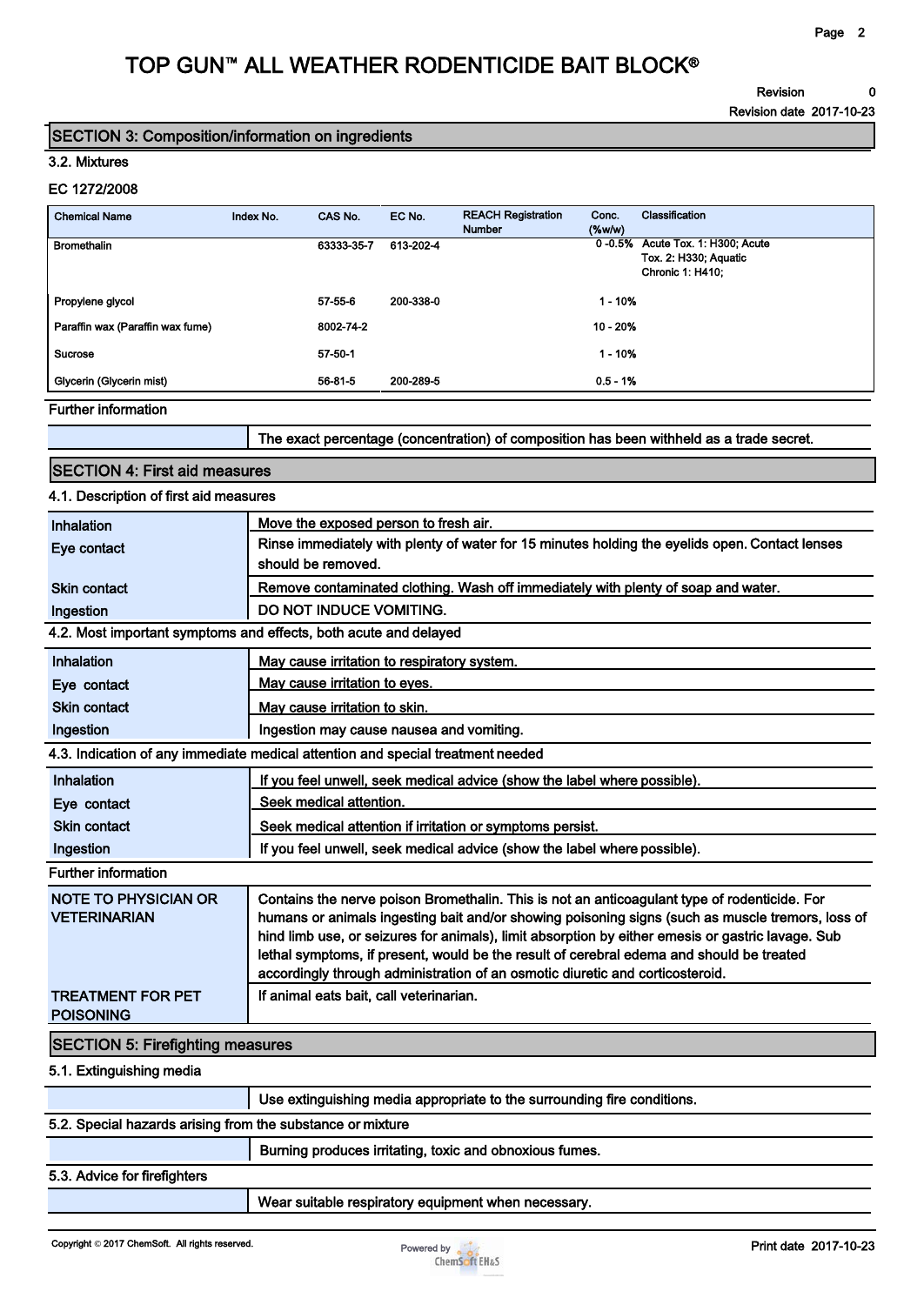Revision 0

Revision date 2017-10-23

| <b>SECTION 6: Accidental release measures</b>                            |                                                                                                                                                                                                  |  |  |  |  |  |
|--------------------------------------------------------------------------|--------------------------------------------------------------------------------------------------------------------------------------------------------------------------------------------------|--|--|--|--|--|
| 6.1. Personal precautions, protective equipment and emergency procedures |                                                                                                                                                                                                  |  |  |  |  |  |
|                                                                          | Ensure adequate ventilation of the working area. Avoid contact with skin and eyes. Wash hands<br>after handling the product. Avoid formation of dust.                                            |  |  |  |  |  |
| 6.2. Environmental precautions                                           |                                                                                                                                                                                                  |  |  |  |  |  |
|                                                                          | Do not allow product to enter drains. Prevent further spillage if safe.                                                                                                                          |  |  |  |  |  |
| 6.3. Methods and material for containment and cleaning up                |                                                                                                                                                                                                  |  |  |  |  |  |
|                                                                          | Sweep up. Transfer to suitable, labelled containers for disposal. Clean spillage area thoroughly<br>with plenty of water.                                                                        |  |  |  |  |  |
| 6.4. Reference to other sections                                         |                                                                                                                                                                                                  |  |  |  |  |  |
|                                                                          | See section 2, 8 & 13 for further information.                                                                                                                                                   |  |  |  |  |  |
| <b>SECTION 7: Handling and storage</b>                                   |                                                                                                                                                                                                  |  |  |  |  |  |
| 7.1. Precautions for safe handling                                       |                                                                                                                                                                                                  |  |  |  |  |  |
|                                                                          | Adopt best Manual Handling considerations when handling, carrying and dispensing. Avoid contact<br>with eyes and skin. Ensure adequate ventilation of the working area. Avoid formation of dust. |  |  |  |  |  |
| 7.2. Conditions for safe storage, including any incompatibilities        |                                                                                                                                                                                                  |  |  |  |  |  |
|                                                                          | Keep containers tightly closed. Keep in a cool, dry, well ventilated area. Store in correctly labelled<br>containers.                                                                            |  |  |  |  |  |
| 7.3. Specific end use(s)                                                 |                                                                                                                                                                                                  |  |  |  |  |  |
|                                                                          | See section 1.2 for further information.                                                                                                                                                         |  |  |  |  |  |
| <b>SECTION 8: Exposure controls/personal protection</b>                  |                                                                                                                                                                                                  |  |  |  |  |  |
| 8.1. Control parameters                                                  |                                                                                                                                                                                                  |  |  |  |  |  |
|                                                                          |                                                                                                                                                                                                  |  |  |  |  |  |

|                                  | Occupational exposure controls.     |                            |  |  |  |  |
|----------------------------------|-------------------------------------|----------------------------|--|--|--|--|
| <b>Exposure Limit Values</b>     |                                     |                            |  |  |  |  |
| <b>Bromethalin</b>               | ACGIH TLV TWA: No listed            | <b>ACGIH TLV STEL: -</b>   |  |  |  |  |
|                                  | Notations: exposure limits.         | OSHA PEL 8hr TWA ppm: -    |  |  |  |  |
|                                  | OSHA PEL 8hr TWA mg m3:             | <b>Skin Designation: -</b> |  |  |  |  |
|                                  | NIOSH REL 10hr TWA ppm:             | NIOSH REL 10hr TWA mg m3:  |  |  |  |  |
|                                  | NIOSH REL 15 min ST ppm:            | NIOSH REL 15 min ST mg m3: |  |  |  |  |
| Glycerin (Glycerin mist)         | ACGIH TLV TWA: 10 mg/m <sup>3</sup> | <b>ACGIH TLV STEL: -</b>   |  |  |  |  |
|                                  | Notations: -                        | OSHA PEL 8hr TWA ppm: -    |  |  |  |  |
|                                  | OSHA PEL 8hr TWA mg m3: 15          | Skin Designation: -        |  |  |  |  |
|                                  | NIOSH REL 10hr TWA ppm:             | NIOSH REL 10hr TWA mg m3:  |  |  |  |  |
|                                  | NIOSH REL 15 min ST ppm:            | NIOSH REL 15 min ST mg m3: |  |  |  |  |
| Paraffin wax (Paraffin wax fume) | ACGIH TLV TWA: 2 mg/m <sup>3</sup>  | <b>ACGIH TLV STEL: -</b>   |  |  |  |  |
|                                  | Notations: -                        | OSHA PEL 8hr TWA ppm: -    |  |  |  |  |
|                                  | OSHA PEL 8hr TWA mg m3: -           | Skin Designation: -        |  |  |  |  |
|                                  | NIOSH REL 10hr TWA ppm:             | NIOSH REL 10hr TWA mg m3:  |  |  |  |  |
|                                  | NIOSH REL 15 min ST ppm:            | NIOSH REL 15 min ST mg m3: |  |  |  |  |
| <b>Sucrose</b>                   | ACGIH TLV TWA: 10 mg/m <sup>3</sup> | <b>ACGIH TLV STEL: -</b>   |  |  |  |  |
|                                  | Notations: A4                       | OSHA PEL 8hr TWA ppm: -    |  |  |  |  |
|                                  | OSHA PEL 8hr TWA mg m3: 15          | <b>Skin Designation: -</b> |  |  |  |  |
|                                  | NIOSH REL 10hr TWA ppm:             | NIOSH REL 10hr TWA ma m3:  |  |  |  |  |
|                                  | NIOSH REL 15 min ST ppm:            | NIOSH REL 15 min ST mg m3: |  |  |  |  |

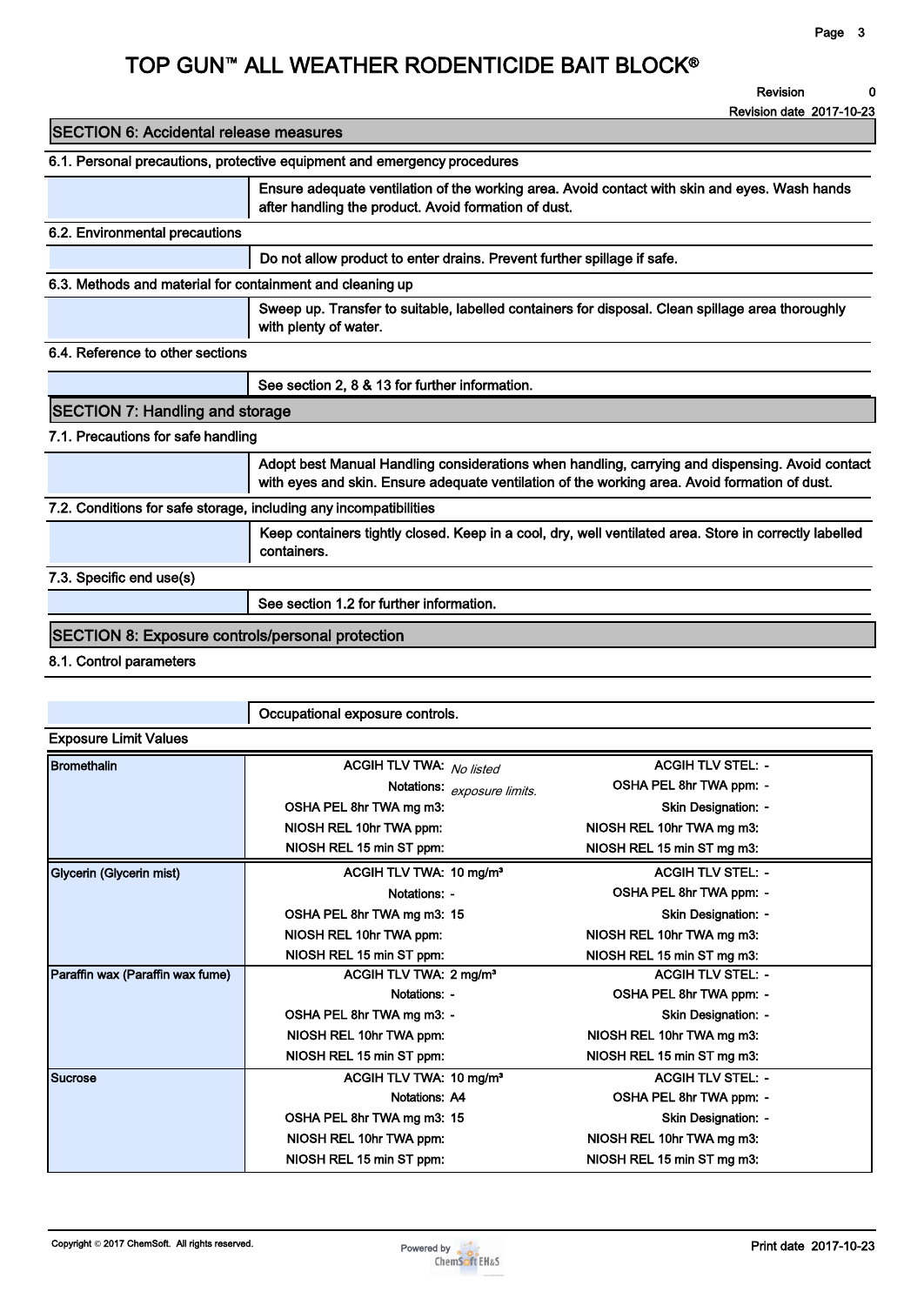Revision 0 Revision date 2017-10-23

#### 8.2. Exposure controls

| Ensure adequate ventilation of the working area.                          |
|---------------------------------------------------------------------------|
| Wear suitable protective clothing.                                        |
| Wear approved safety goggles.                                             |
| Wear chemical resistant gloves.                                           |
| Wear suitable protective clothing.                                        |
| In case of insufficient ventilation, wear suitable respiratory equipment. |
| Keep away from food, drink and animal feed and/ or feed products.         |
|                                                                           |

SECTION 9: Physical and chemical properties

9.1. Information on basic physical and chemical properties

| <b>State</b>                               | Solid                              |
|--------------------------------------------|------------------------------------|
|                                            | Color Green                        |
| Odor Mild                                  |                                    |
|                                            | Odor threshold No data available   |
|                                            | pH No data available               |
| Melting point 37 - 100 °C                  |                                    |
|                                            | Freezing Point No data available   |
| Boiling point > 300 °C                     |                                    |
| Flash point > 175 °C                       |                                    |
|                                            | Evaporation rate No data available |
| Flammability limits No data available      |                                    |
|                                            | Vapor pressure No data available   |
|                                            | Vapor density No data available    |
|                                            | Relative density No data available |
|                                            | Fat Solubility No data available   |
| Partition coefficient No data available    |                                    |
| Autoignition temperature No data available |                                    |
|                                            | Viscosity No data available        |
| Explosive properties No data available     |                                    |
| Oxidizing properties No data available     |                                    |
| <b>Solubility</b>                          | Insoluble in water                 |
|                                            |                                    |

### 9.2. Other information

|                                             | Conductivity No data available    |  |
|---------------------------------------------|-----------------------------------|--|
|                                             | Surface tension No data available |  |
|                                             | Gas group No data available       |  |
| <b>SECTION 10: Stability and reactivity</b> |                                   |  |

#### 10.1. Reactivity

No data available.

### 10.2. Chemical stability

Stable under normal conditions.

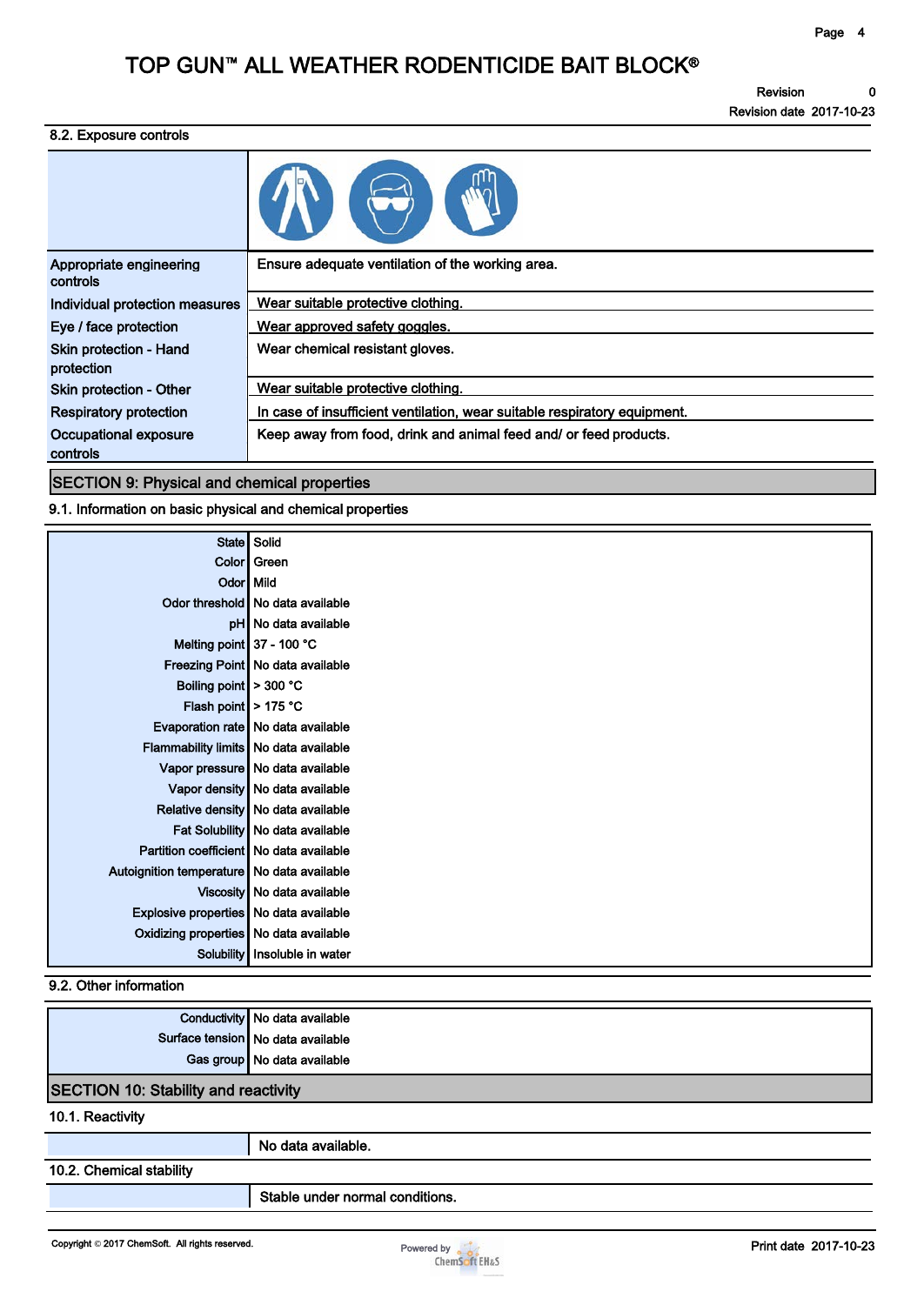Revision 0 Revision date 2017-10-23

| 10.3. Possibility of hazardous reactions     |                                                                                                                                                                                                                                                                             |                                 |  |  |  |  |  |
|----------------------------------------------|-----------------------------------------------------------------------------------------------------------------------------------------------------------------------------------------------------------------------------------------------------------------------------|---------------------------------|--|--|--|--|--|
|                                              | No data available.                                                                                                                                                                                                                                                          |                                 |  |  |  |  |  |
| 10.4. Conditions to avoid                    |                                                                                                                                                                                                                                                                             |                                 |  |  |  |  |  |
|                                              | No data available.                                                                                                                                                                                                                                                          |                                 |  |  |  |  |  |
| 10.5. Incompatible materials                 |                                                                                                                                                                                                                                                                             |                                 |  |  |  |  |  |
|                                              | No data available.                                                                                                                                                                                                                                                          |                                 |  |  |  |  |  |
| 10.6. Hazardous decomposition products       |                                                                                                                                                                                                                                                                             |                                 |  |  |  |  |  |
|                                              | Burning produces irritating, toxic and obnoxious fumes.                                                                                                                                                                                                                     |                                 |  |  |  |  |  |
| <b>SECTION 11: Toxicological information</b> |                                                                                                                                                                                                                                                                             |                                 |  |  |  |  |  |
| 11.1. Information on toxicological effects   |                                                                                                                                                                                                                                                                             |                                 |  |  |  |  |  |
| <b>Acute toxicity</b>                        | No data available.                                                                                                                                                                                                                                                          |                                 |  |  |  |  |  |
| Skin corrosion/irritation                    | May cause irritation to skin.                                                                                                                                                                                                                                               |                                 |  |  |  |  |  |
| Serious eye damage/irritation                | May cause irritation to eyes.                                                                                                                                                                                                                                               |                                 |  |  |  |  |  |
| Respiratory or skin<br>sensitization         | No data available.                                                                                                                                                                                                                                                          |                                 |  |  |  |  |  |
| Germ cell mutagenicity                       | No data available.                                                                                                                                                                                                                                                          |                                 |  |  |  |  |  |
| Carcinogenicity                              | Not found to be a potential carcinogen in the International Agency for Research on Cancer (IARC)<br>Monographs, Volumes 1-112.<br>Not listed in the National Toxicology Program (NTP) 13th Report on Carcinogens.<br>Not listed in the OSHA standard 1910.1003 Carcinogens. |                                 |  |  |  |  |  |
| Reproductive toxicity                        | No data available.                                                                                                                                                                                                                                                          |                                 |  |  |  |  |  |
| STOT-single exposure                         | No data available.                                                                                                                                                                                                                                                          |                                 |  |  |  |  |  |
| STOT-repeated exposure                       | No data available.                                                                                                                                                                                                                                                          |                                 |  |  |  |  |  |
| <b>Aspiration hazard</b>                     | No data available.                                                                                                                                                                                                                                                          |                                 |  |  |  |  |  |
| Repeated or prolonged<br>exposure            | Avoid prolonged or repeated exposure.                                                                                                                                                                                                                                       |                                 |  |  |  |  |  |
| 11.1.4. Toxicological information            |                                                                                                                                                                                                                                                                             |                                 |  |  |  |  |  |
| <b>Bromethalin</b>                           | Oral Rat LD50: 2 mg/kg                                                                                                                                                                                                                                                      | Dermal Rabbit LD50: 200 mg/kg   |  |  |  |  |  |
| Glycerin                                     | Inhalation Rat LC50/1 h: ?570 mgm3                                                                                                                                                                                                                                          | Oral Rat LD50: >12600 mg/kg     |  |  |  |  |  |
| Propylene glycol                             | Oral Rat LD50: 20000 mg/kg                                                                                                                                                                                                                                                  | Dermal Rabbit LD50: 20800 mg/kg |  |  |  |  |  |
| <b>SECTION 12: Ecological information</b>    |                                                                                                                                                                                                                                                                             |                                 |  |  |  |  |  |
| 12.1. Toxicity                               |                                                                                                                                                                                                                                                                             |                                 |  |  |  |  |  |
|                                              | No data available                                                                                                                                                                                                                                                           |                                 |  |  |  |  |  |
| 12.2. Persistence and degradability          |                                                                                                                                                                                                                                                                             |                                 |  |  |  |  |  |
|                                              | No data available.                                                                                                                                                                                                                                                          |                                 |  |  |  |  |  |
| 12.3. Bio accumulative potential             |                                                                                                                                                                                                                                                                             |                                 |  |  |  |  |  |
|                                              |                                                                                                                                                                                                                                                                             |                                 |  |  |  |  |  |
|                                              | No data available.                                                                                                                                                                                                                                                          |                                 |  |  |  |  |  |
| <b>Partition coefficient</b>                 |                                                                                                                                                                                                                                                                             |                                 |  |  |  |  |  |
|                                              |                                                                                                                                                                                                                                                                             |                                 |  |  |  |  |  |
| 12.4. Mobility in soil                       |                                                                                                                                                                                                                                                                             |                                 |  |  |  |  |  |
|                                              | No data available.                                                                                                                                                                                                                                                          |                                 |  |  |  |  |  |
| 12.5. Results of PBT and vPvB assessment     |                                                                                                                                                                                                                                                                             |                                 |  |  |  |  |  |
|                                              | No data available.                                                                                                                                                                                                                                                          |                                 |  |  |  |  |  |
|                                              |                                                                                                                                                                                                                                                                             |                                 |  |  |  |  |  |

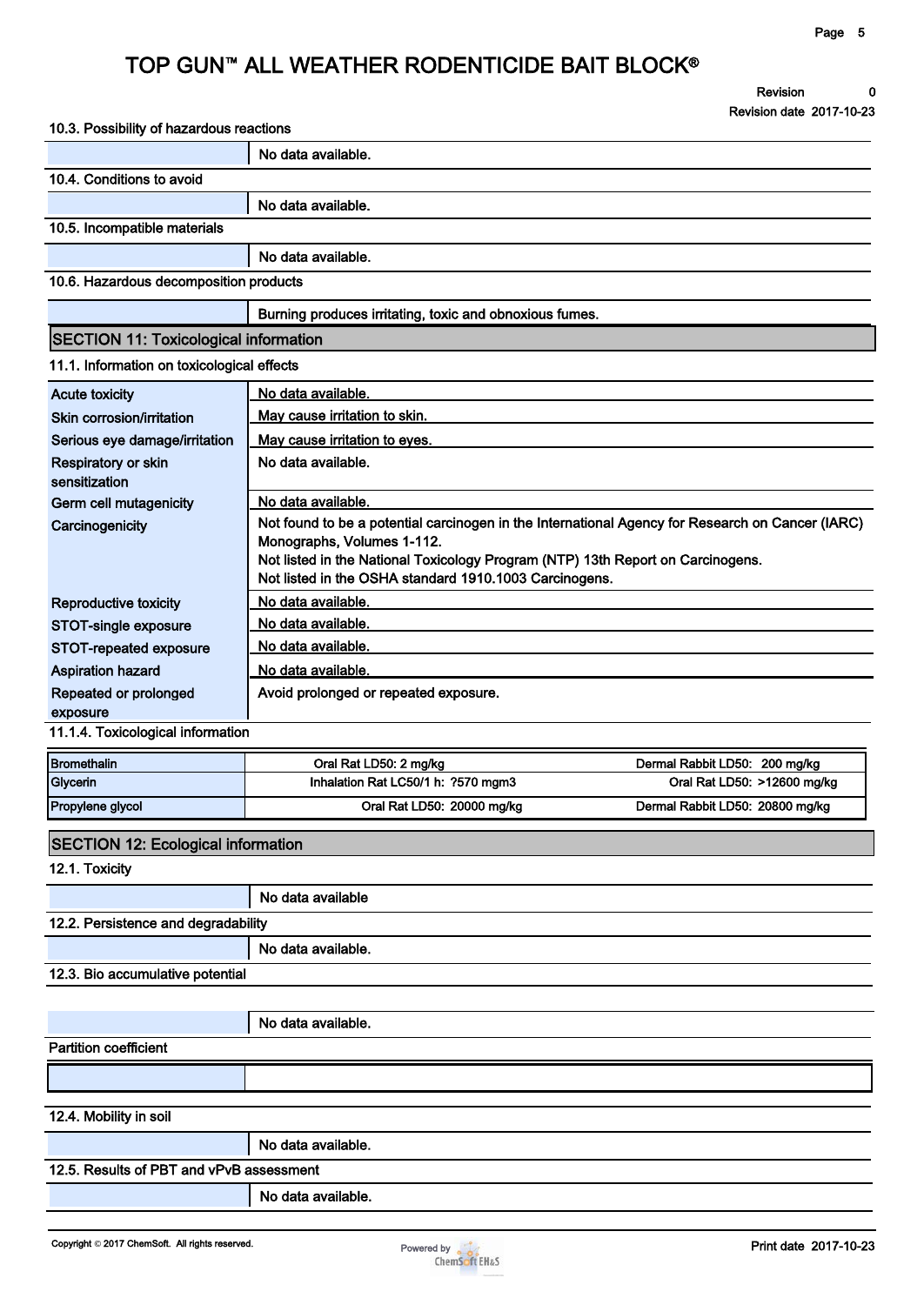#### 12.6. Other adverse effects

|                                            | No data available.                                                                                                                                                                                                                                          |
|--------------------------------------------|-------------------------------------------------------------------------------------------------------------------------------------------------------------------------------------------------------------------------------------------------------------|
| <b>SECTION 13: Disposal considerations</b> |                                                                                                                                                                                                                                                             |
| 13.1. Waste treatment methods              |                                                                                                                                                                                                                                                             |
|                                            | Dispose of in compliance with all local and national regulations.                                                                                                                                                                                           |
| <b>Disposal methods</b>                    |                                                                                                                                                                                                                                                             |
|                                            | Contact a licensed waste disposal company.                                                                                                                                                                                                                  |
| Disposal of packaging                      |                                                                                                                                                                                                                                                             |
|                                            | Do NOT reuse empty containers. Empty containers can be sent for disposal or recycling.                                                                                                                                                                      |
| <b>SECTION 14: Transport information</b>   |                                                                                                                                                                                                                                                             |
| 14.1. UN number                            |                                                                                                                                                                                                                                                             |
|                                            | The product is not classified as dangerous for carriage.                                                                                                                                                                                                    |
| 14.2. UN proper shipping name              |                                                                                                                                                                                                                                                             |
|                                            | The product is not classified as dangerous for carriage.                                                                                                                                                                                                    |
| 14.3. Transport hazard class(es)           |                                                                                                                                                                                                                                                             |
|                                            | The product is not classified as dangerous for carriage.                                                                                                                                                                                                    |
| 14.4. Packing group                        |                                                                                                                                                                                                                                                             |
|                                            | The product is not classified as dangerous for carriage.                                                                                                                                                                                                    |
| 14.5. Environmental hazards                |                                                                                                                                                                                                                                                             |
|                                            | The product is not classified as dangerous for carriage.                                                                                                                                                                                                    |
| 14.6. Special precautions for user         |                                                                                                                                                                                                                                                             |
|                                            | The product is not classified as dangerous for carriage.<br>No data available.                                                                                                                                                                              |
|                                            | 14.7. Transport in bulk according to Annex II of MARPOL 73/78 and the IBC Code                                                                                                                                                                              |
|                                            | The product is not classified as dangerous for carriage.                                                                                                                                                                                                    |
|                                            | Not applicable.                                                                                                                                                                                                                                             |
| <b>SECTION 15: Regulatory information</b>  |                                                                                                                                                                                                                                                             |
|                                            | 15.1. Safety, health and environmental regulations/legislation specific for the substance or mixture                                                                                                                                                        |
| <b>Regulations</b>                         | Hazard Communication Standard: 29 Code of Federal Regulations 1910.1200: Occupational<br>Safety and Health Standards: Z: Toxic and Hazardous Substances: Hazard Communication.                                                                              |
|                                            | All chemicals in this product are TSCA listed or excluded from listing, on the United States<br>Environmental Protection Agency Toxic Substances Control Act (TSCA) inventory. TSCA - United<br>States Toxic Substances Control Act Section 8(b) Inventory. |
|                                            | <b>US State Regulations:</b>                                                                                                                                                                                                                                |
|                                            | New Jersey Right-to-Know Hazardous Substance List:<br>This material contains no listed components.                                                                                                                                                          |
|                                            | Pennsylvania Right-to-Know Hazardous Substance List:<br>Paraffin wax: Y, Corn oil: Y, 1,2-Propanediol: Y, 1,2,3-Propetriol: Y, Alpha, -D-Glucopyranoside,<br>beta-D-Fructofuranosyl: Y.                                                                     |
| 15.2. Chemical safety assessment           |                                                                                                                                                                                                                                                             |
|                                            | No data is available on this product.                                                                                                                                                                                                                       |